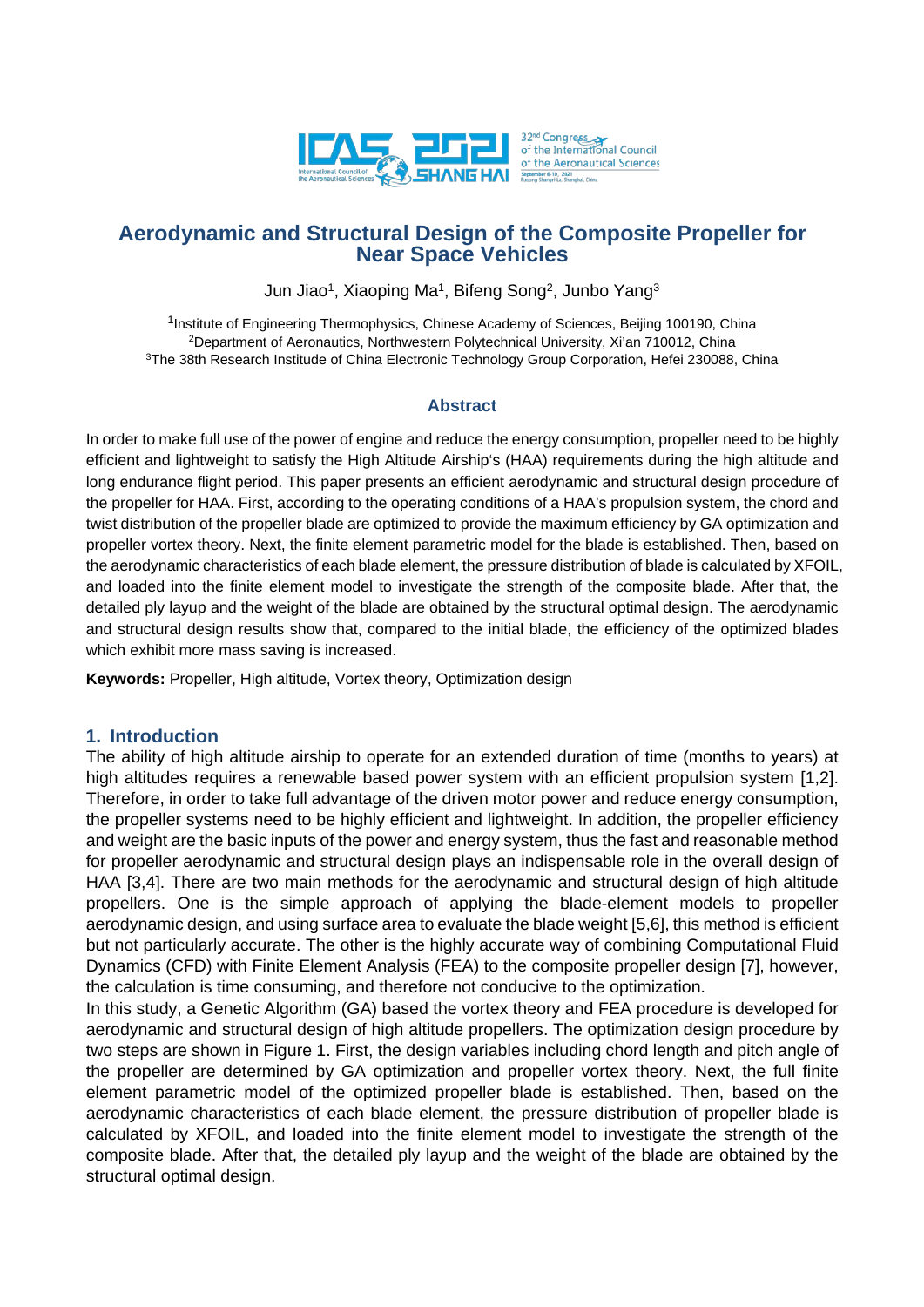

Figure 1 – Aerodynamic and structural design procedure of a composite propeller

# **2. Aerodynamic design of high altitude propeller**

## 2.1 Vortex theory of propeller

In order to quantitatively predict the performance of a rotating propeller, the aerodynamics of the blade need to be analyzed in detail. To this end, the cross-section of the propeller blade is shown in Figure 2. The aerodynamic performance including thrust *T*, torque *M*, and efficiency *η*, etc., of propeller would be iteratively computed when the geometry and operating condition of the blade are determined [8,9].





The propeller is rotating with a rotational speed of *ns* and advancing through the air with velocity of *V*. The pitch angle, *β*, is defined relative to the zero lift line of the airfoil section which varies with the radial distance *r*. Similar to finite wing theory, the total down wash angle, *θ*, is the sum of two parts, the advanced angle, *φ*, and induced angle of attack resulting from the induced velocity *ω*, *αi*., the contribution of one-blade element to the thrust, *dT*, and torque, *dQ*, are related to the differential lift and drag forces.

$$
dT = \frac{1}{2} \rho V_{E}^{2} c [C_{i} \cos(\varphi + \alpha_{i}) - C_{d} \sin(\varphi + \alpha_{i})] dr
$$
 (1)

$$
dQ = \frac{1}{2}\rho V_{E}^{2} c[C_{i}sin(\varphi + \alpha_{i}) + C_{d}cos(\varphi + \alpha_{i})]rdr
$$
\n(2)

The section lift and drag coefficient, C<sub>l</sub> and C<sub>d</sub>, depend on the local Reynolds and Mach number, Re and Ma, and aerodynamic angle of attack for the blade element, *α*. From the tangential and axial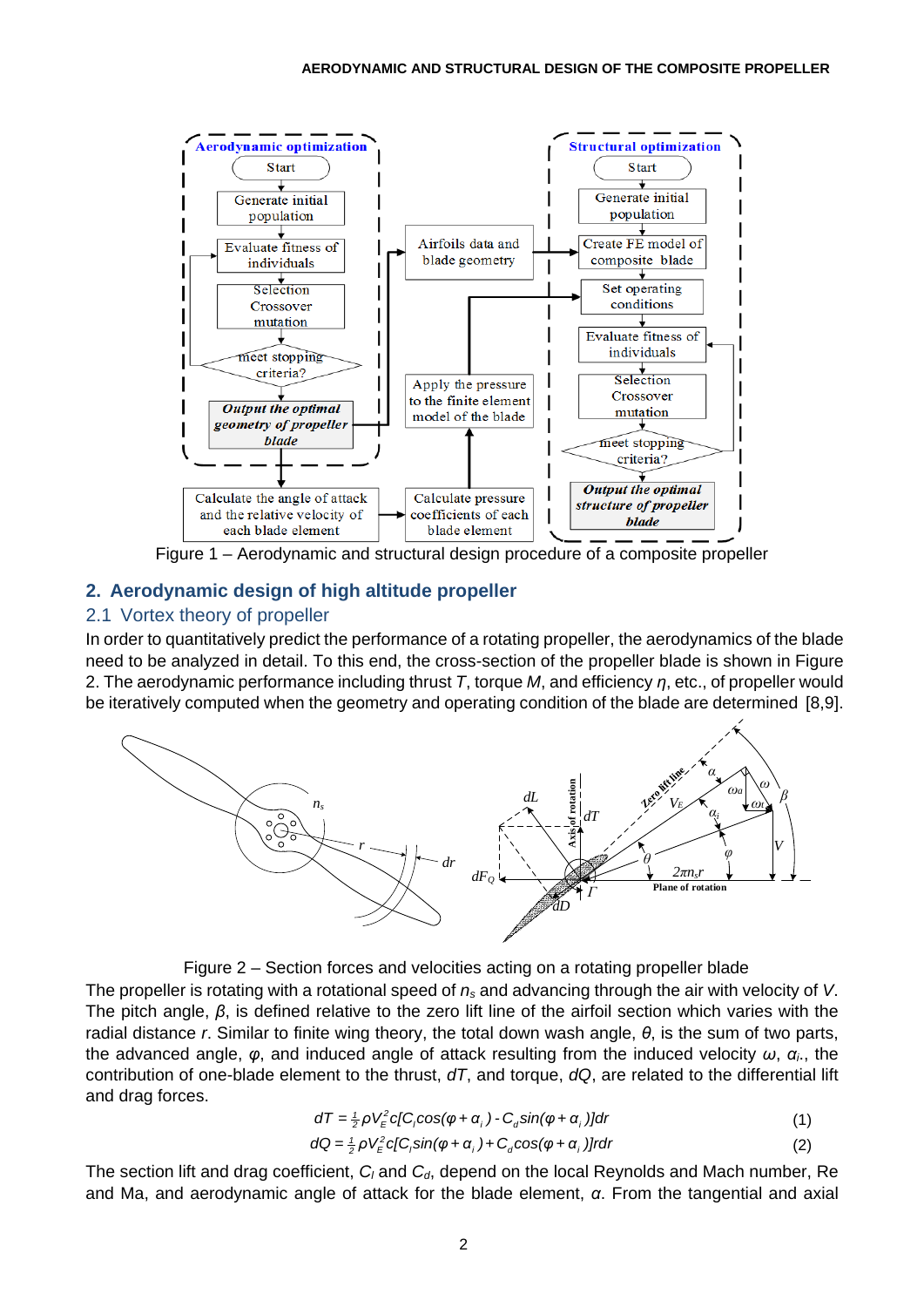component of induced velocity, *ω<sup>t</sup>* and *ωa*, the angle of attack *α* be determined as

$$
\alpha = \beta - \varphi - \alpha_i = \beta - \theta = \beta - \tan^{-1}\left(\frac{V + \omega_a}{2\pi n_s r - \omega_t}\right)
$$
(3)

And the induced angle can also be determined easily from the same geometry as

$$
\alpha_i = \theta - \varphi = \tan^{-1}\left(\frac{V + \omega_a}{2\pi n_s r - \omega_t}\right) - \tan^{-1}\left(\frac{V}{2\pi n_s r}\right)
$$
(4)

The resultant relative velocity,  $V_{E}$ , at the plane of the blade is given by

$$
V_{E} = \sqrt{(V + \omega_{a})^{2} + (2\pi n_{s}r - \omega_{t})^{2}}
$$
(5)

The Kutta-Joukowski theorem states that the lift on a finite propeller blade is related to the bound vorticity through the vortex lifting law. Thus, the local section circulation, *Γ*, can be expressed as

$$
\Gamma = \frac{1}{2} c C_l V_E \tag{6}
$$

According to Goldstein's vortex theory, the induced velocity is assumed to be normal to the resultant velocity, thus the two parts of the induced velocity are related by

$$
\frac{V + \omega_a}{2\pi n_s r - \omega_t} = \frac{\omega_t}{\omega_a} \tag{7}
$$

Goldstein's vortex theory relates the local tangential component of induced velocity, *ωt*, to the bound circulation, *Γ*, around any blade section by

$$
B\Gamma = 4\pi r \kappa \omega_t \approx 4\pi r F \omega_t \tag{8}
$$

The Goldstein's kappa factor, *κ*, which is difficult to find a numerical solution, is replaced by Prandtl's tip loss factor, *F*. It is expressed as

$$
F = \frac{2}{\pi} \cos^{-1} \left\{ \exp \left[ -\frac{B(1-2r/d)}{2\sin\beta_t} \right] \right\}
$$
 (9)

where *d* is the diameter of the propeller, *B* is the number of blades and *β<sup>t</sup>* is the pitch angle at the propeller blade tip.

#### 2.2 The aerodynamic optimization model

#### *2.2.1 The Objective Function*

The ability of airships to operate for an extended duration of time (months to years) at high altitudes requires a renewable based power system with an efficient propulsion system. Therefore, in order to take full advantage of the driven motor power and reduce energy consumption, the propeller systems of HAA need to be highly efficient. Therefore, the minimum mass for the propeller blade is taken as the objective function.

$$
Objective: f(x) = max(\eta)
$$
\n(10)

### *2.2.2 Design Variables and Constraints*

The propeller blade geometry and operating conditions determine the aerodynamic efficiency of the propeller. In addition to the cross-sectional airfoil, the geometry of the propeller blade are mainly determined by distribution of chord and pitch angle. In order to make the blade shape smooth and continuous along the spanwise direction, the cubic Bézier curve [10] is used to describe the blade chord and the pitch angle distribution.

$$
c(x) = (1-x)^3 c_0 + 3x(1-x)^2 c_1 + 3x^2(1-x)c_2 + x^3c_3
$$
 (11)

$$
\beta(y) = (1 - y)^3 \beta_0 + 3y(1 - y)^2 \beta_1 + 3y^2(1 - y)\beta^2 + y^3 \beta_3
$$
 (12)

where  $c_0$ ,  $c_1$ ,  $c_2$  and  $c_3$  represent four control points of the chord distribution, one at hub, one at tip and two at intermediate stations, *β0*, *β1*, *β<sup>2</sup>* and *β<sup>3</sup>* represents the control points of the pitch angel distribution, *x*, *y* changes in [0, 1], the range of eight parameters is limited as follows,

$$
c_{\min} \le c_{i} \le c_{\max} \quad \beta_{imn} \le \beta_{i} \le \beta_{imn} \qquad \text{i=0,1,2,3} \tag{13}
$$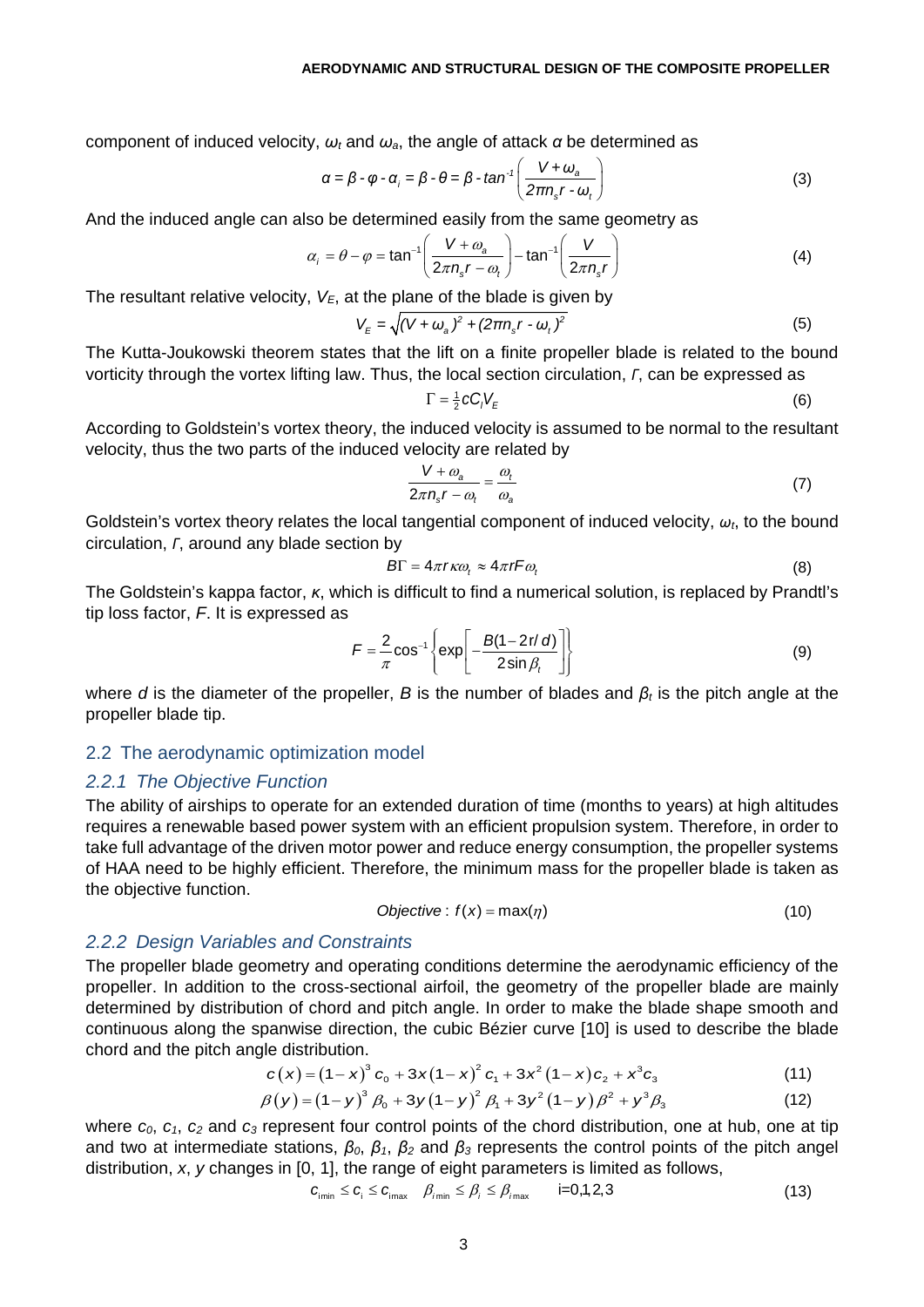$Design variables: c_0, c_1, c_2, c_3, \beta_0, \beta_1, \beta_2, \beta_3, n_s$  (14)

In addition, in order to take into account the performance of the drive motor, the range of values for rotational speed should be subject to a reasonable limitation as a design variable. Thus, the design variables and their bounds are described in Table 1.

| ι αυιν         | Actogrights acoign variables and their ranged |             |
|----------------|-----------------------------------------------|-------------|
| Variable       | Description                                   | Range       |
| $c_0$          |                                               | $0.1 - 0.6$ |
| C <sub>1</sub> | The control parameters                        | $0.2 - 1.0$ |
| C <sub>2</sub> | of chord distribution, m                      | $0.2 - 1.0$ |
| Cз             |                                               | $0.1 - 0.6$ |
| $\beta_o$      |                                               | $20 - 60$   |
| $\beta_1$      | The control parameters of                     | $20 - 60$   |
| $\beta_2$      | pitch angle distribution, degree              | $1 - 30$    |
| $\beta_3$      |                                               | $1 - 30$    |
| d              | Propeller's diameter, m                       | 6.8         |
| $n_{\rm s}$    | Propeller's rotational speed, rpm             | $500 - 600$ |
| В              | Number of blades                              | 2           |

Table 1 – Aerodynamic design variables and their ranges

The required thrust under the flight condition and the rated power absorbed from the motor are both restricted based on the task requirement and propulsion system of HAA. Because the rotational speed are both changing during the design process, the tip Mach number of the propeller must be limited lower than 0.7 Mach which can be achieved easily under high altitude and low density environment [11]. This is done to avoid the formation of shock waves over the surface of the blade which can severely reduce its performance if not destroy the propeller.

$$
Constraints: T \geq 90 \text{kgf}, P_{\text{shath}} \leq 25.5 \text{kW}, Ma_{\text{tip}} \leq 0.7 \tag{15}
$$

### 2.3 Aerodynamic Optimization results

The original two-bladed propeller with 6.8-meter diameter operating at 20km altitude for a HAA is optimized in this part. Figure 3 shows the comparison of blade geometry and aerodynamic performance between the initial and optimized propeller. It is seen that the optimized propeller has a higher aerodynamic efficiency than the initial one at every advance ratios. The efficiency of the optimized propeller is about 69% at the design point, and is increased by 2% compared with the original scheme.



Figure 3 – Comparison of shape and performance between the original and optimized propeller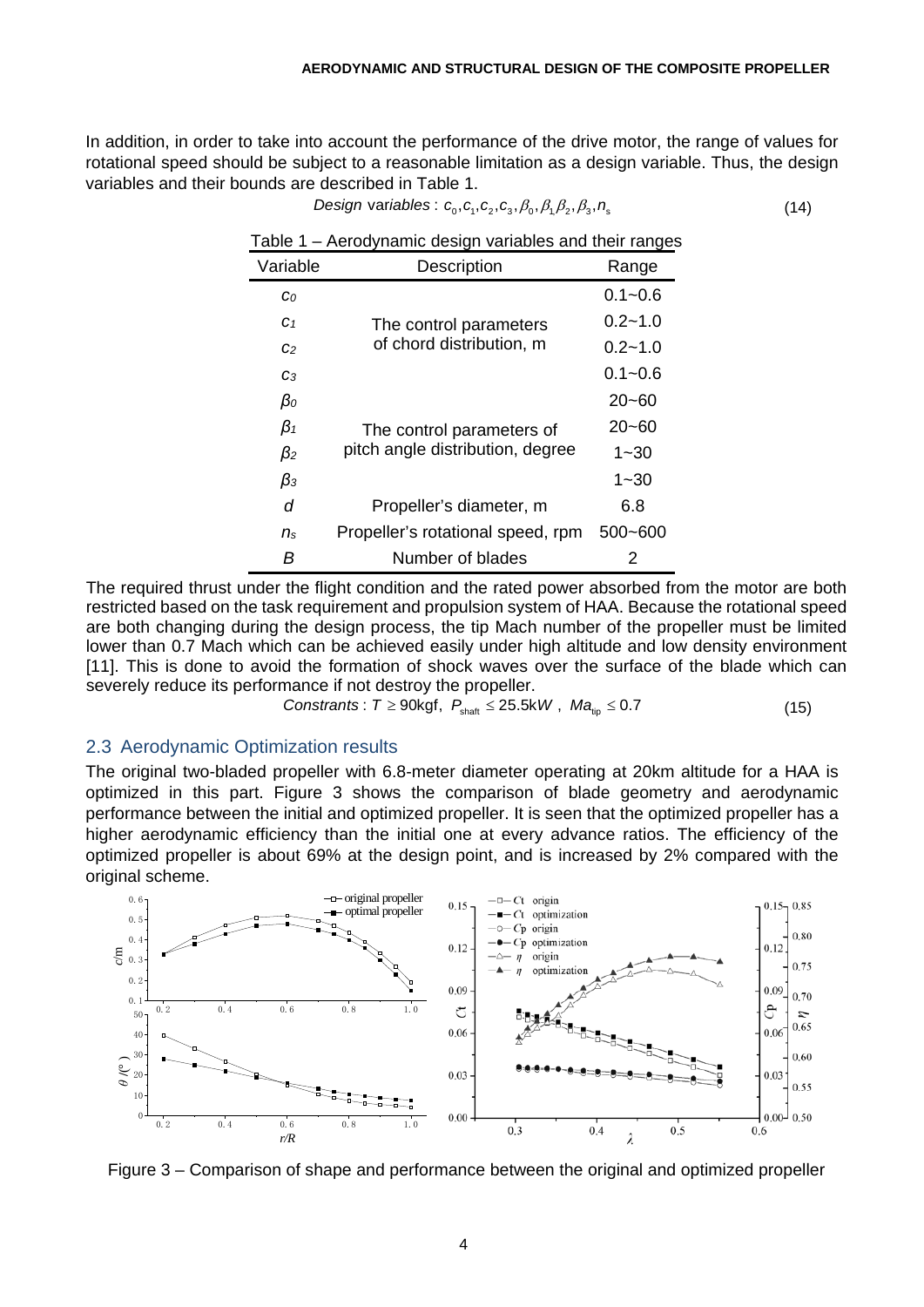# **3. Structural design of the composite propeller**

# 3.1 Parametric finite element model of propeller blade

This part focused on the structural design of the 6.8m high altitude propeller blade. A two shear web design is chosen in the blade section. Figure 4 shows that the webs divide the blade section into three parts. The outer surface of the blade is a skin which is used to construct a blade with complex geometry.



Figure 4 – Material of blade section

For the composite propeller blade, the prepregs used were T700 unidirectional tape and G814 woven fabric reinforced by epoxy resin. Table 1 lists the elastic property data for the materials chosen for this design.

| i able 2 – Mechanical properties of composite blade |      |      |                                                                                 |       |      |  |  |  |
|-----------------------------------------------------|------|------|---------------------------------------------------------------------------------|-------|------|--|--|--|
| Material                                            |      |      | $E_1(GPa)$ $E_2(GPa)$ Poisson's ratio $G_{12}(GPa)$ Density(kg/m <sup>3</sup> ) |       |      |  |  |  |
| T700/epoxy                                          | 120  |      | 0.25                                                                            | 4.5   | 1600 |  |  |  |
| G814/3234                                           | 70   | 70   | 0.062                                                                           | 4.1   | 1650 |  |  |  |
| Foam core                                           | 0.07 | 0.07 | 0.25                                                                            | 0.019 | 52   |  |  |  |

Table 2 – Mechanical properties of composite blade

A program of building parametric finite element model of the propeller blade which combined MATLAB and PCL language of PATRAN software is developed. The procedure is as follows.

(1) Based on the Bézier fitting method of three-dimensional shapes of the blade, the data of the threedimensional blade geometry is outputted in a certain specific format.

(2) The initial material properties and layout data were employed to meshing the surface of the blade elements. Thus the layout materials, the thickness of laminates and the angle of plies are defined.

(3) Write a macro-files using PCL language, which can transfer the data calculated from MATLAB into PATRAN software.

(4) Create the entire finite element model of propeller blade and obtain the NASTRAN input file, including the blade surface model, boundary conditions, and initial material properties.



Figure 5 – Interpolation of aerodynamic pressure

Figure 5 illustrates the aerodynamic interpolated method that applied the pressure load to the structural finite element model [12,13]. After determining the operating conditions of the propeller, the pressure coefficients for each blade element could be acquired by XFOIL[14]. The varying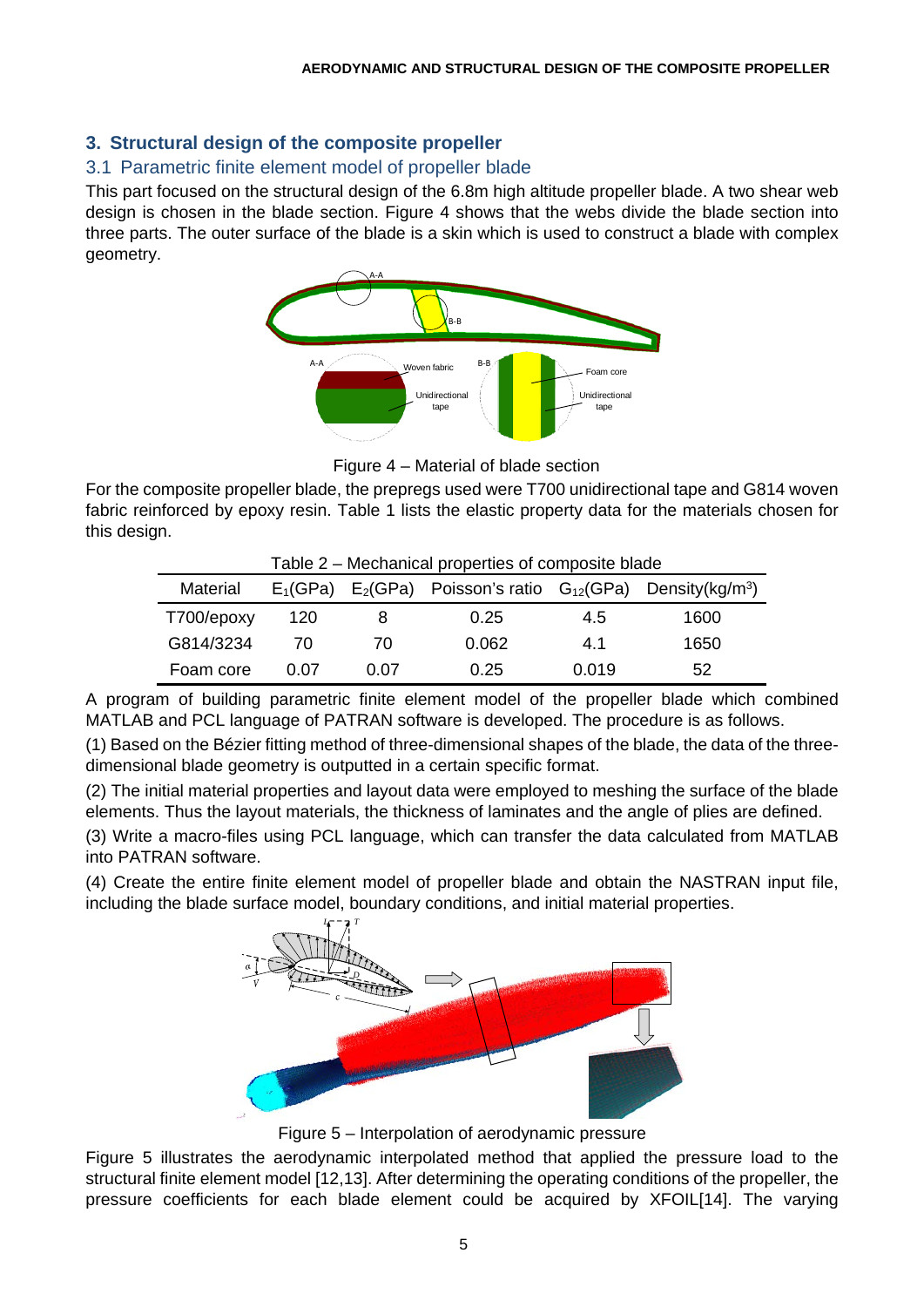aerodynamic load along the whole blade will be imposed on the corresponding blade elements. Therefore, the pressure distribution for each blade section can be translated into a function with a high order polynomial to be applied to the finite element model. The pressure distributions on the whole blade after interpolating the aerodynamic load is shown in Figure 6.



Figure 6 – Pressure distribution of the blade upper and lower surface

## 3.2 The Structural optimization model

## *3.2.1 The Objective Function*

Figure 7 shows the region division of the composite propeller blade [15]. The blade can be divided into 9 regions from wing root to tip based on the blade element location. The objective is the minimum mass of the composite propeller blade. The upper and lower skins of the blade in same region contain the same laminate configuration stacking in this problem for simplicity.

$$
Objective: f(x) = min(m)
$$
\n(16)





### *3.2.2 Design Variables and Constraints*

This paper applied the guide based design approach proposed by Adams [16] to establish the structural optimization model of the composite blade. The basic laminate stacking sequence (referred as the guide) that is applicable to all the panels is used as a design layup, while the individual local panels use only a segment of the guide starting either from the top or from the bottom of the guide. This ensures complete blending at any stage of the design optimization process.

For a single ply, three different indicators are introduced to incorporate optimization formulations in the design process [17]. The first indicator uses an integer to determine its ply angle: *θ* = 1; 2; 3, and 4 denotes the fiber angle of 0, 45, -45 and 90 deg. The second indicator uses an integer distance to determine how many regions a ply occupied: *L* = 2 denotes that the ply extends through the first two regions,  $L = 0$  denotes that the ply does not exist, etc. The third indicator uses an integer to determine the material type:  $M = 1$  denotes that the prepreg of the ply is G814/3234,  $M = 2$  denotes that the prepreg of the ply is T700/epoxy. Thus the design variables in the optimization formulation are the three different indicators of every ply.

### *Design variables : M,* $\theta$ *,L of every ply* var : (17)

The lamination parameters of guide laminate and ply number of each panel are adjusted using the Mixed Integer genetic algorithm (MIGA) [18] with structure behavior constraints. The following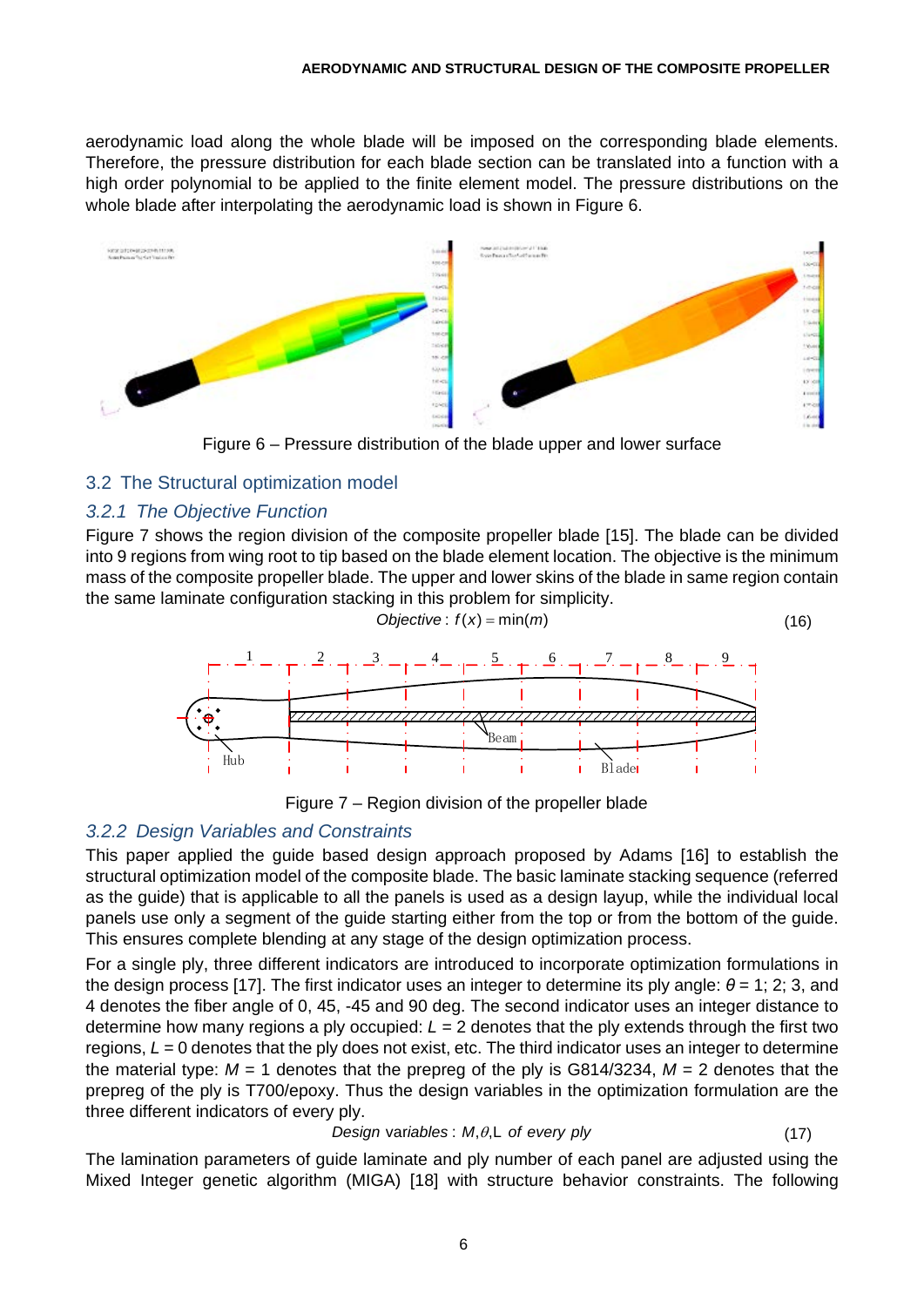describe the design constraints used for the optimization of the composite blade.

(1) Strength constraints are introduced to limit the magnitude of strains in tension, compression, and shear taken by the laminate. This is conducted in terms of allowable strains. Strains in *x*, *y*, and *xy*  directions are restrained.

(2) For the stiffness constraints, the propeller tip displacement constraint and twist angle constraint are used to maintain the bending and torsion stiffness of the blade and to prevent the aero loads from being deteriorated.

(3) In order to avoid the resonance during operation, the first order natural frequency of the propeller should be greater than 17Hz.

(4) Because of the damage tolerance requirements, there must exist at least three plies along the whole length of the blade. The number of plies in any one direction placed sequentially in the stack is limited to four.

$$
Constraints: RF = \frac{\varepsilon^i}{\left[\varepsilon^i\right]} \le 1 \ (i = x, y, xy), DIS \le 50 \text{mm}, TA \le 0.4^\circ, FRE \ge 17 Hz
$$
 (18)

## 3.3 Structural Optimization results

Table 2 details the optimum design of the composite surface obtained by this optimization method.

| Regions | Stacking piles | <b>Stacking sequences</b> |        |                                               |     |       |                          |
|---------|----------------|---------------------------|--------|-----------------------------------------------|-----|-------|--------------------------|
|         | 64             |                           |        |                                               |     |       |                          |
| 2       | 64             |                           |        |                                               |     |       |                          |
| 3       | 54             |                           |        | $1452045 - 45002 - 4502 - 450290034500 - 450$ |     |       | $9045900$ <sub>s</sub>   |
| 4       | 40             | [45, 0]                   |        | $-4500_2 - 450_2 - 450_2$                     | 450 | -45   | 90 45 90 0] <sub>s</sub> |
| 5       | 26             | 145 <sub>2</sub>          | $-450$ | 0 <sub>2</sub>                                | 450 | $-45$ | 90 45 90 0] <sub>s</sub> |
| 6       | 18             | 145 <sub>2</sub>          | $-450$ | 0 <sub>2</sub>                                | 45  | $-45$ | 90<br><b>]</b> s         |
| 7       | 14             | 45 <sub>2</sub>           | $-450$ |                                               | 45  | $-45$ | 90 $\mathrm{]s}$         |
| 8       | 10             | 145 <sub>2</sub>          | 0      |                                               | 45  | $-45$ | $\mathsf{I}_\mathsf{s}$  |
| 9       | 8              | $[45_2]$                  | 0      |                                               | 45  |       | ]s                       |

Table 3 – Stacking sequence of every region after optimization

The structural behaviors of the optimized composite blade which analyzed with the finite element software NASTRAN are shown as follow.

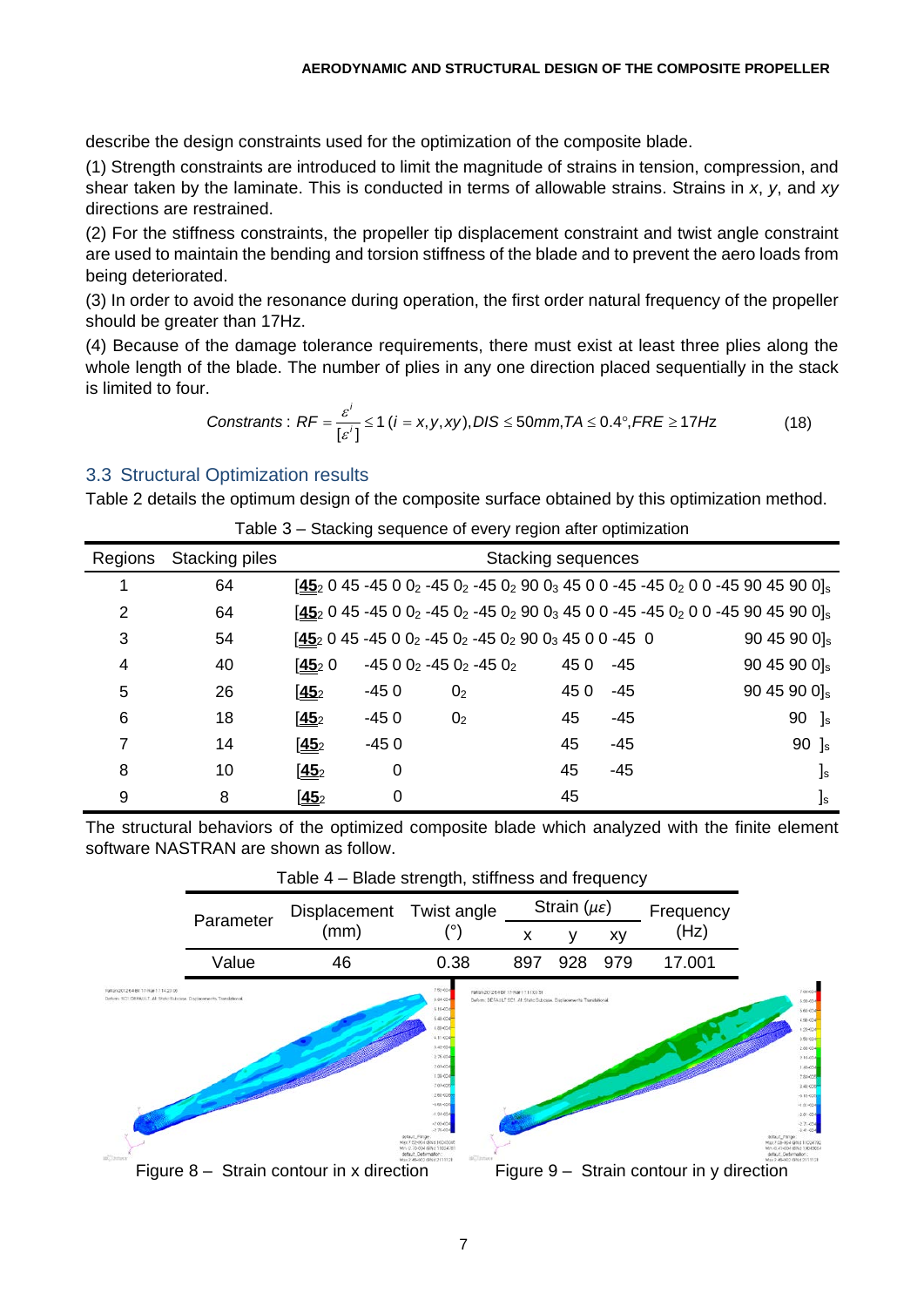

## **4. Conclusion**

In this study, an efficient aerodynamic and structural design procedure is developed for a 6.8m composite propeller of HAA. The geometry of the propeller blade are optimized to provide the maximum efficiency by GA optimization and propeller vortex theory. The efficiency of the optimized propeller is about 69% at the design point, and is increased by 2% compared with the original scheme. The aerodynamic interpolated method that applied the pressure load to the structural finite element model is presented based on the pressure coefficients for each blade element calculated by XFOIL. A parametric element model of the composite propeller blade is built. Coupling FEA program and MIGA algorithm leads to a powerful tool suitable for composite propeller blade optimization.

## **5. Contact Author Email Address**

Jun Jiao: [jiaojun@iet.cn](mailto:jiaojun@iet.cn)

## **6. Copyright Statement**

The authors confirm that they, and/or their company or organization, hold copyright on all of the original material included in this paper. The authors also confirm that they have obtained permission, from the copyright holder of any third party material included in this paper, to publish it as part of their paper. The authors confirm that they give permission, or have obtained permission from the copyright holder of this paper, for the publication and distribution of this paper as part of the ICAS proceedings or as individual off-prints from the proceedings.

### **References**

- [1] Young M, Keith S and Pancotti A. An overview of advanced concepts for near space systems. *45th AIAA/ASME/SAE/ASEE Joint Propulsion Conference & Exhibit*, Denver, Colorado, AIAA 2009-4805, 2009
- [2] Ilieva G, Páscoa J, Dumas A and Trancossi M. A critical review of propulsion concepts for modern airships. *Open Engineering*, Vol. 2, No. 2, pp 189-200, 2012.
- [3] Morgado J, Abdollahzadeh M, Silvestre M A R and Páscoa J C. High altitude propeller design and analysis. *Aerospace Science and Technology*, No. 45, pp 398-407, 2015.
- [4] Colozza A. High altitude propeller design and analysis overview. NASA/CR 98-208520, 1998.
- [5] Liu X, He W and Wei F. Design of high altitude propeller using multilevel optimization. *International Journal of Computational Methods*, Vol. 17, No. 4, pp 1950004-1-32, 2020.
- [6] Jiao J, Song B, Zhang Y and Li Y. Optimal design and experiment of propellers for high altitude airship. Proceedings of the Institution of Mechanical Engineers - Part G: Journal of Aerospace Engineering, Vol. 232, No. 10, pp 1887-1902, 2018.
- [7] Bazilevs Y, Hsu M C, Akkerman I, et al. 3D simulation of wind turbine rotors at full scale. *International journal for numerical methods in fluids*, Vol. 65, No. 1-3, pp 207-235, 2011.
- [8] McCormick BW. Aerodynamics, aeronautics, and flight mechanics. *New York: John Wiley and Sons*, 1995.
- [9] Adkins C N, Liebeck R H. Design of optimum propellers. *Journal of Propulsion and Power*, Vol. 10, No. 5, pp 676-682, 1994.
- [10]Benini E, Toffolo A. Optimal design of horizontal-axis wind turbines using blade-element theory and evolutionary computation. *Journal of Solar Energy Engineering*, Vol. 124, No. 4, pp 357-363, 2002.
- [11]Colozza A. APEX 3D propeller test preliminary design. NASA/CR-2002-211866, 2002.
- [12]Chen J, Wang Q, Shen W Z, et al. Structural optimization study of composite wind turbine blade. *Materials & Design*, Vol. 46, pp 247-255, 2013.